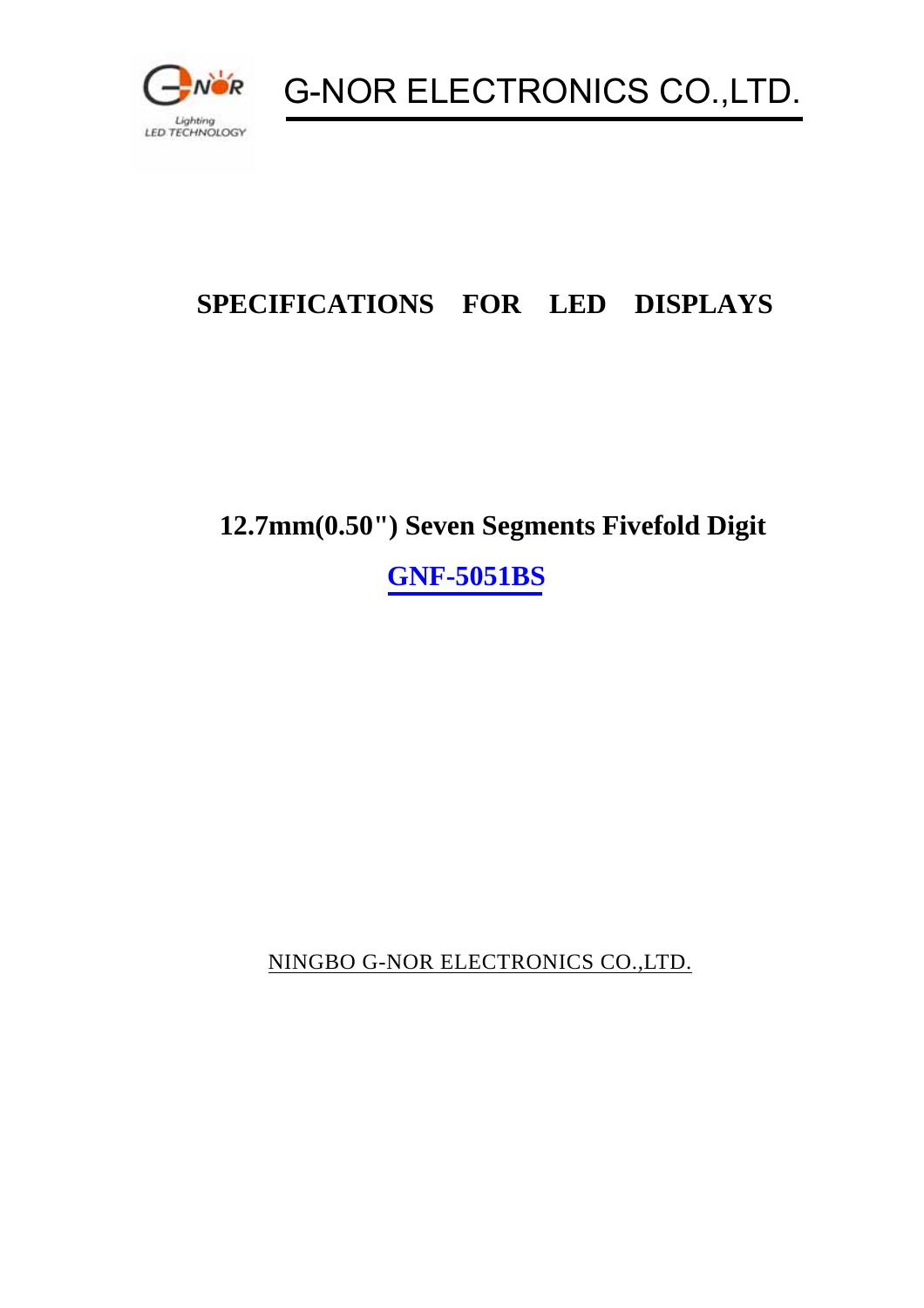#### **Features:**

 High efficiency, low power consumption. Extremely low current. Luminous evenly distributed on each segment. Low development cost.

### **Descriptions:**

Industrial standard size.

 These display provide excellent reliability in bright ambient light. These devices are made with white segments and black surface.

### **Applications:**

 Audio equipment or Instrument panels. General use for digital indicators. Multimedia product.

### **Selection Guide:**

| Part No.   |       | Chip            |                       | <b>Color</b><br>Lens |  |
|------------|-------|-----------------|-----------------------|----------------------|--|
| GNF-5051BS | Anode | <b>Material</b> | <b>Emitting Color</b> |                      |  |
|            |       | GaAlAs          | Super Red             | White Diffused       |  |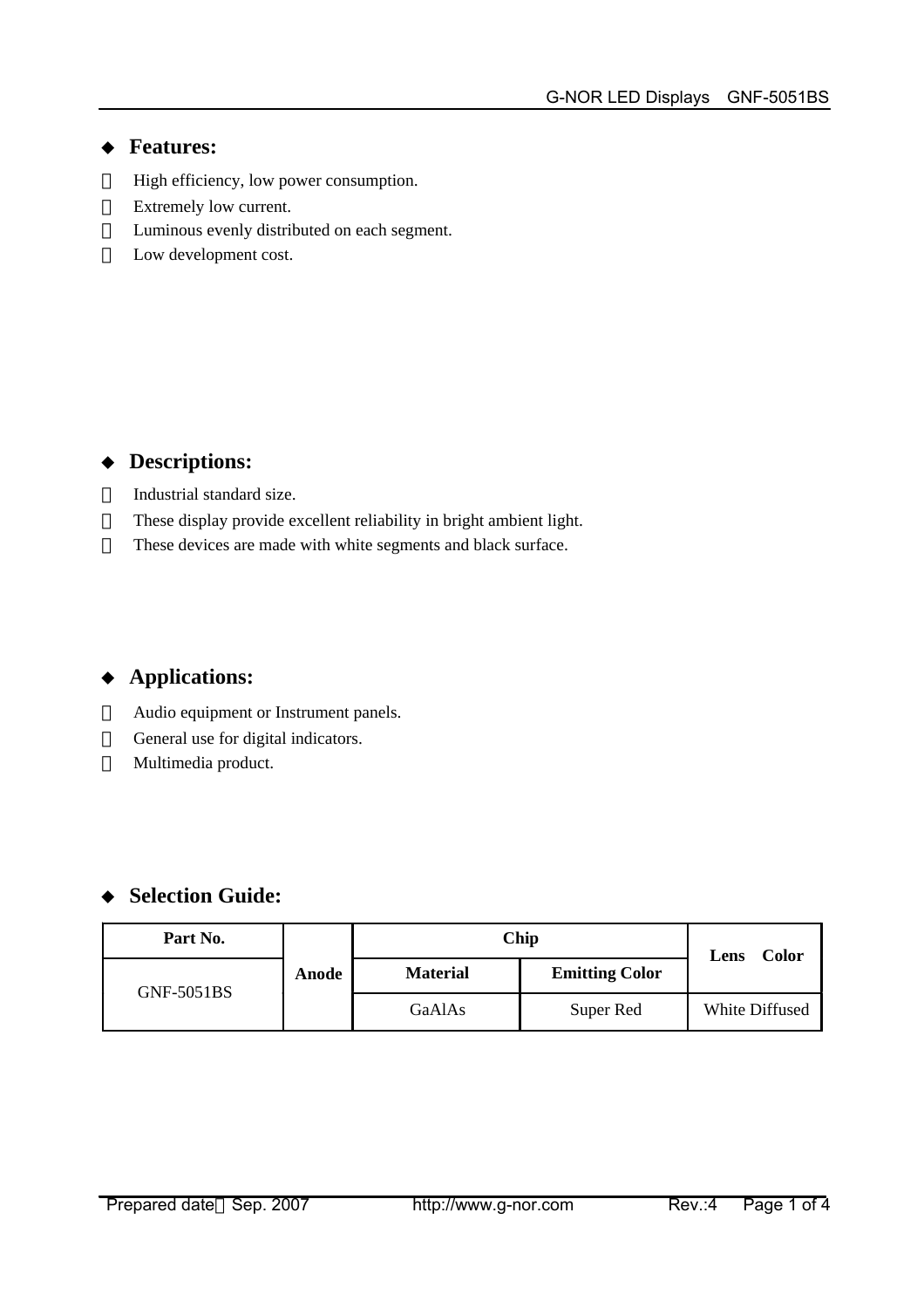| <b>Parameter</b>                                      | <b>Symbol</b>                 | <b>Super Red</b> | Unit |
|-------------------------------------------------------|-------------------------------|------------------|------|
| <b>Power Dissipation/Segment</b>                      | $P_{d}$                       | 60               | mW   |
| Peak Forward Current / Segment<br>(Duty $1/10@$ 1KHz) | $I_{\text{FP}}$               | 70               | mA   |
| <b>Continuous Forward Current</b><br>/Segment         | $I_{\scriptscriptstyle\rm F}$ | 20               | mA   |
| Recommend use current<br>/Segment                     | $I_{\scriptscriptstyle\rm F}$ | $5 - 10$         | mA   |
| Reverse Voltage /Segment                              | $V_{R}$                       | 5                | V    |
| <b>Operating Temperature Range</b>                    | Topr                          | $-25 - +75$      |      |
| <b>Storage Temperature Range</b>                      | <b>Tstg</b>                   | $-30 \sim +85$   |      |
| Solder Temperature                                    | Tsol                          | 260±5            |      |

#### **Absolute Maximum Rating Ta=25**

**Notes** 1 This is the limit current. It is not allowed to use when the product work continuously.

2 It is recommended that the product is driven by TTL,CMOS.

3 Soldering time≤5 seconds.

### **Electrical Optical Characteristics Ta=25**

| <b>Parameter</b>           | <b>Symbol</b>              | <b>Super Red</b> |      | Unit | <b>Test</b>      |
|----------------------------|----------------------------|------------------|------|------|------------------|
|                            |                            | Typ.             | Max. |      | <b>Condition</b> |
| Luminous Intensity/Segment | $I_{v}$                    | 10               |      | mcd  | $IF=10mA$        |
| Forward Voltage /Segment   | $\rm V_{\rm r}$            | 1.85             | 2.3  | V    | $IF=20mA$        |
| Reverse Current / Segment  | $I_{\scriptscriptstyle R}$ |                  | 50   | uA   | $V_R = 5V$       |
| Dominant Wavelength        | λd                         | 645              |      | nm   | $IF=20mA$        |
| Spectral Line Half Width   | Δλ                         | 30               |      | nm   | $IF=20mA$        |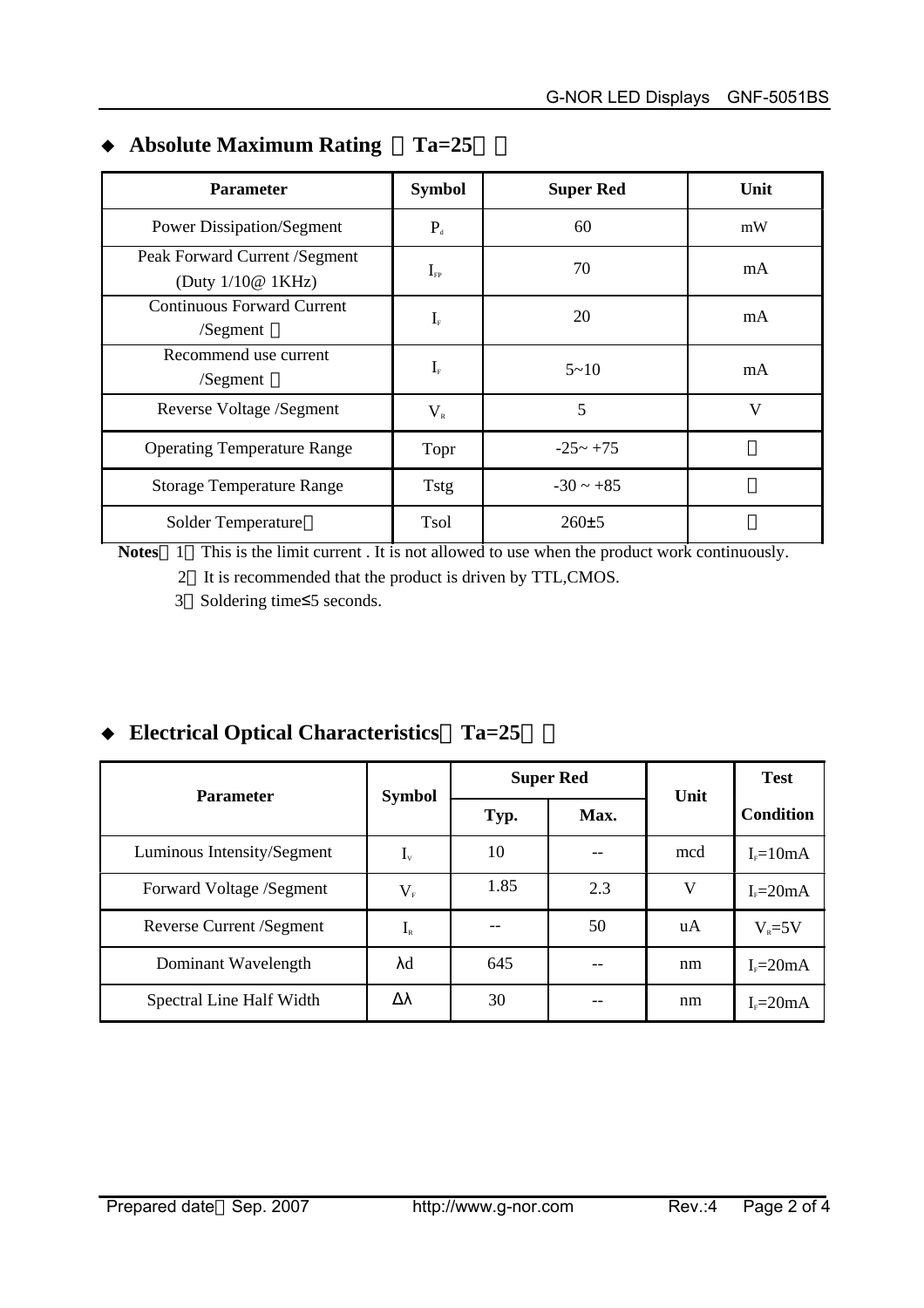#### **Package Dimensions:**



 $DIG.1$   $DIG.2$   $DIG.3$   $DIG.4$   $DIG.5$ F/B G E/ C D RDP





c 1

#### **NOTES**

• All dimensions are in millimetres (mm), Tolerance is  $\pm 0.25$ mm unless otherwise noted.

• Specifications are subject to change without notice.

#### **Internal Circuit:**

Common Anode



**GNF-5051Bx**